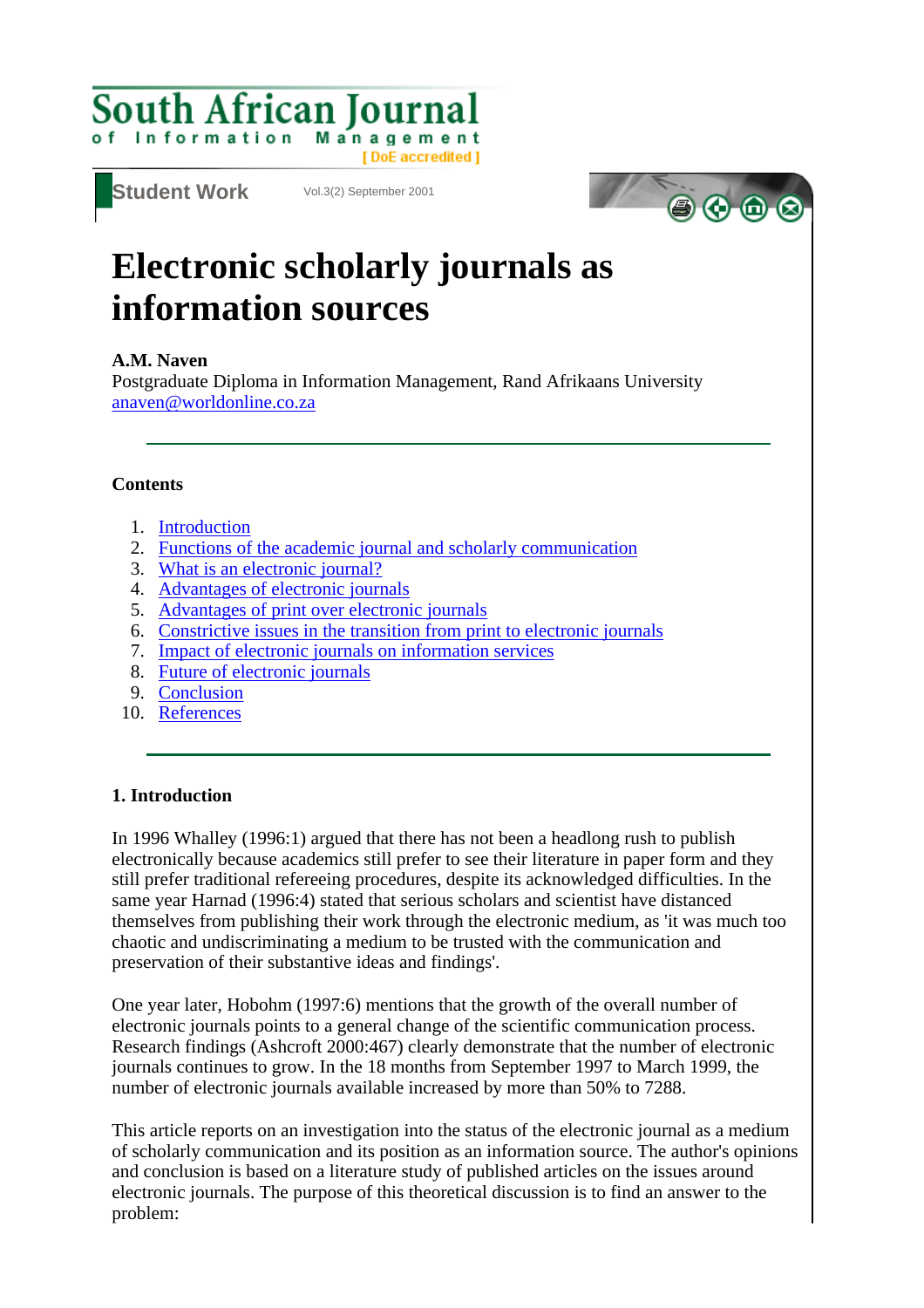*How does the electronic journal affect scholarly communication and access to information?*

The problem area is investigated in terms of the following issues:

- What is the purpose of academic journals in scholarly communication?
- *What is an electronic journal?*
- *What are the advantages of electronic journals?*
- *What advantages do print journals have over electronic journals?*
- What are the constraints in the transition from print to electronic *journals?*
- What is the impact of electronic journals on information services?
- *What can be expected in the future regarding electronic journals?*

 $=$  top

#### **2. Functions of the academic journal and scholarly communication**

Before embarking on all the issues surrounding electronic journals, it might be worthwhile to look at the purpose of the academic journal in scholarly communication. Is the academic journal, in paper or electronic format, still fulfilling a need in the scientific world?

Since the first scholarly journal *Journal des Scavans* was published in 1665 the printed journal has been serving as the primary medium of research communication and has remained unchanged in form and function. As early as 1939 studies have shown that the volume of information being published was so vast that 75% of it was of little or no value to researchers. This might be the reason why peer reviewed journals have gained importance and are considered as 'necessary' journals. By the middle of 1995, the growth of information, particularly in scientific and technical journals, has increased tremendously and it is estimated to double every 10 to 15 years (Rao 2001:169-170).

Varian (1998:2) points out that scholarly communication also serves as an input to academic research. To improve own work and to avoid duplicating work already done, it is important to know what other researchers in the subject area are doing. Therefore, scholars generally want access to a broad range of academic journals. Scholarly communication is sharing and evaluating research results, findings and observations among professional colleagues and students by informal and formal means. Rao (2001:170) identifies two main established means of communication channels among scholars:

- Informal communication methods personal contacts, while attending lectures, conferences, seminars, etc. This is usually called an information communication network or 'invisible college'; and
- formal communication that takes place by publishing research work in a refereed journal (printed), which is the primary channel of communication meant for a wider audience.

A scholarly journal has got certain functions in the scientific world no matter in what format it is published or distributed. Rowland (1997:1-2), Valauskas (1997:2) and Whalley (1996:1-2) have identified the following functions:

- Communication of academic information rapidly, accurately, widely and cheaply
- Doing more than just transfer information it provides a vehicle for discussion the act of publication opens a paper to commentary and criticism on a discipline-wide scale
- Dissemination of information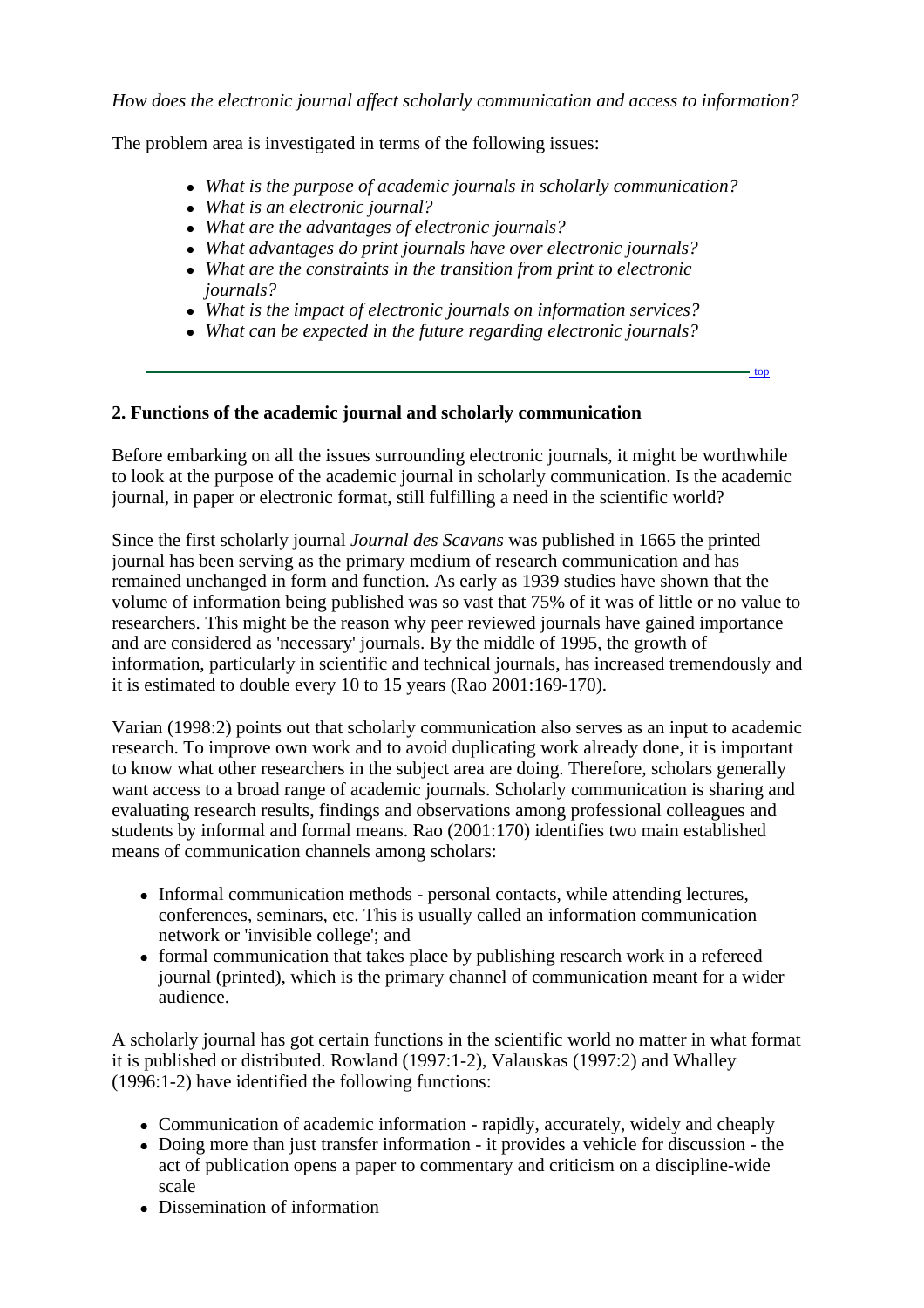- Quality control the filtering of information is an important function provided by a high-class journal
- Preservation of the archive it is important for posterity that the referenced and final 'lodged' material is not only archived, but also accessible to all.

A journal's status seems to be an important consideration among academics. An author's reputation and status depend on publishing in good journals, and further research funding and job promotion opportunities depend on this reputation. Recognition of authors should be seen as the most important function of academic journals (Rowland 1997:2).

Tenopir and King (1998:2) found ample evidence that scholarly journals are not only widely read, but are extremely useful and important to scientists' work, whether it be teaching, research, administration, or other activities. Furthermore, the value of the information is clearly established, whether measured by what users are willing to pay for it (purchase value) or by the benefits derived from its use (use value). In addition, information attributes (e.g. relevance, quality, accuracy) and communication attributes (e.g. availability, accessibility, ease of use, or cost to use) contribute to the use, usefulness, and value of the information. While information seeking and use patterns vary dramatically among user groups, channels of dissemination, journals, and even articles within the same journal, the usefulness and value of the information are found to be high for all of those patterns.

Despite its benefits to the academic and research community, the printed journal has been subjected to criticism from many angles such as the peer review process, delays in publication, escalating costs, lack of selectivity, stoppage of subscriptions by libraries and commercial publishers holding copyrights. In spite of non-availability, increase in volume and high price of printed journals, the academic and research community is trying to maintain research communication through newer channels like electronic journals. With the emergence of the Internet, publishing has become very easy, quick and cheap in a medium that can be accessed easily by everyone from anywhere. Print journals are rapidly moving on-line while still retaining their traditional formats. With the steady growth of e-journals on the Internet, it was found that creativity and productivity has also improved due to network technologies. Scholars have understood the power of electronic journals and seem to have accepted the new medium for communicating research ideas and results among fellow professionals. The Internet is reshaping the way in which scholars communicate with one another, changing the characteristics of scholarly communication (Rao 2001:169-171).

Hobohm (1997:7) confirms this view when he says that the new communication channels do exist and more and more scientists will want to use them. Therefore, it is imperative that transformation of journal information from traditional paper to electronic dissemination maintain or enhance information and communication attributes and continue to serve all of the diverse information-seeking and use patterns that lead to the usefulness and value of the information (Tenopir and King 1998:25).

 $\equiv$  top

#### **3. What is an electronic journal?**

Whalley (1996:2) has made a distinction between a 'pure' electronic journal, which is a journal that has been set up as a totally electronic, peer-reviewed journal, and a 'hybrid' electronic journal that has versions both in electronic and paper formats. Valauskas's (1997:1) definition leans to the idea of the 'pure' electronic journal when he defines an electronic journal as: 'a digital periodical dedicated to publishing, on the Internet, articles, essays, and analyses that have been read and commented upon initially by a select group of editors and reviewers, to meet a certain arbitrary standard of excellence (as determined by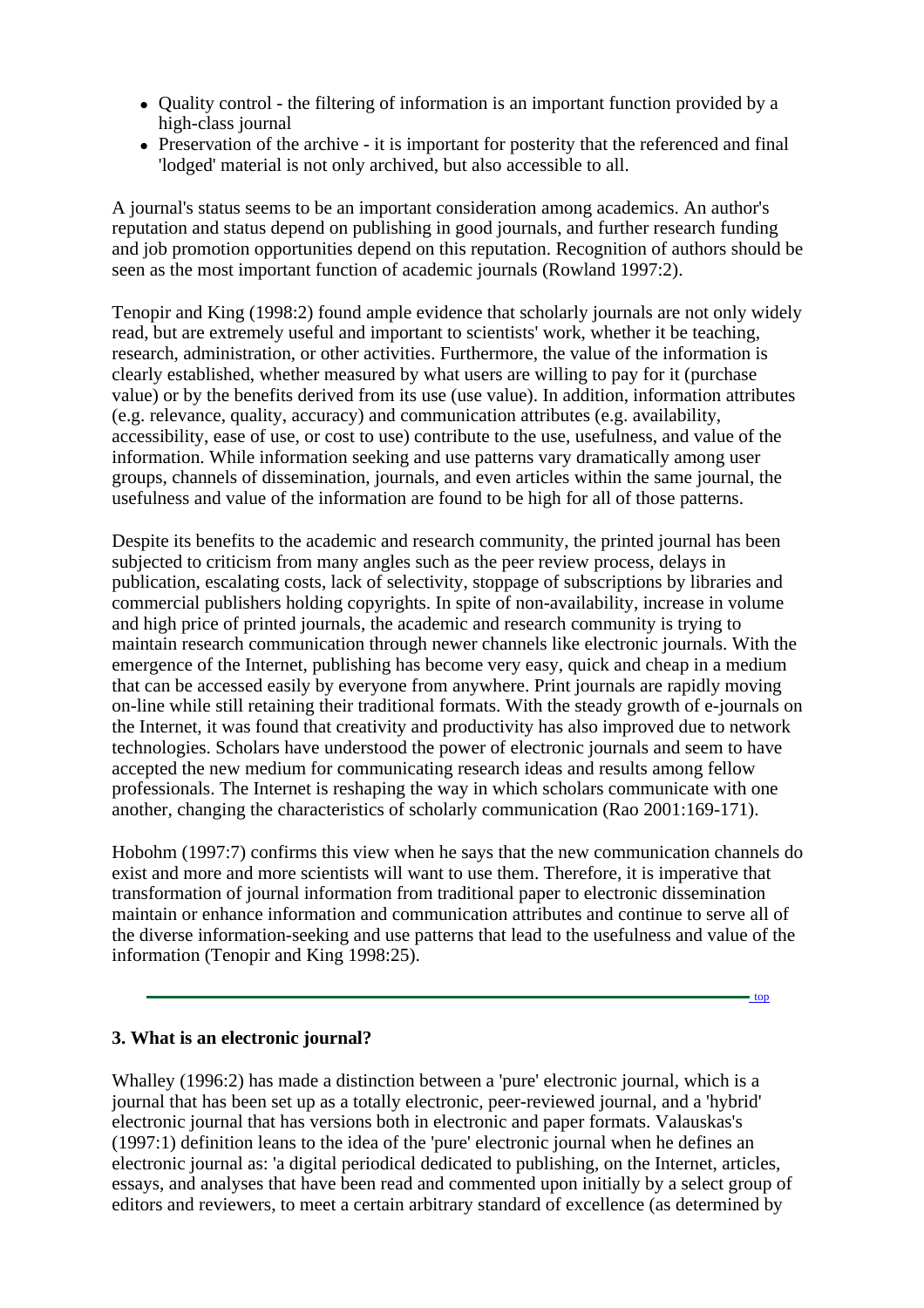the editors) for a given discipline addressed by the journal itself.' Also, an electronic journal appears on a routine, although not always regular, schedule. They are formatted to have certain styles, designs and formats, just like print journals, but within the limits of the Internet medium (Valauskas 1997:1).

Ashcroft and Langdon (1999:105) defines an electronic journal as 'a journal, including indexing and abstracting services, provided by any electronic means, e.g. Internet, CD-ROM, although not necessarily exclusively by electronic means'. Meadows (1997:151) supports the view that electronic journals are available both online and on CD-ROM and each medium has its advantages and disadvantages. On the other hand, there is the view that electronic journals use the latest in Internet technology to disseminate ideas, which for centuries have been available only in print.

Both the pure and the hybrid types of journals may have a significant impact on scholarly communication and the way in which knowledge is created and disseminated. The electronic journal is therefore of significant interest to many of the stakeholders in the information industry, including authors, editors, publishers, subscription agents, libraries and document delivery services (Rowley 2000:46).

In view of these definitions, the author considers an electronic journal to be a serial publication that appears on a routine schedule, in any digital format, with the purpose of reporting on research activities within a specific field of expertise, whether it is peer reviewed or not. For the purpose of this research report, the focus will be placed on those electronic journals that are available online via the World-Wide Web (WWW) or Internet.

 $=$  top

#### **4. Advantages of electronic journals**

Electronic journals could have certain advantages over their printed counterparts when specific features of the electronic medium are cleverly applied. Ashcroft and Langdon (1999:112) exchange the view that electronic journals offer a solution to some of the problems facing the management of the academic journal today.

One of the major advantages that are mentioned in most discussions on advantages of the electronic journal is that they enhance the speed of communication. They can reach potentially enormous academic and lay audiences in a fraction of the time and at a fraction of the cost of printed journals (Ashcroft and Langdon 1999:112). One of the main reasons of this advantage is the fact that the editorial processes occur at a faster pace than in print as a result of highly interactive communications between contributors, editors, reviewers and readers. This is facilitated by the following:

- The networking of authors, editors and reviewers. The mere electronics of digital journals makes for a more interactive and instantaneous editorial analysis. Reviewers thousands of miles apart can review an article in real time with other editors, allowing for the rapid development of comments and opinions.
- Peer review (the traditional quality control system) itself is often responsible for as much of the delay as the paper publication and distribution process itself. The electronic medium allows several ways in which the peer review process can be made more efficient, fairer and, perhaps, even more valid. It is also possible to distribute the burdens of peer review more equitably and to select referees on a broader and more systematic basis via the Internet.

The electronic medium enables a rapid production of a final product by having the means to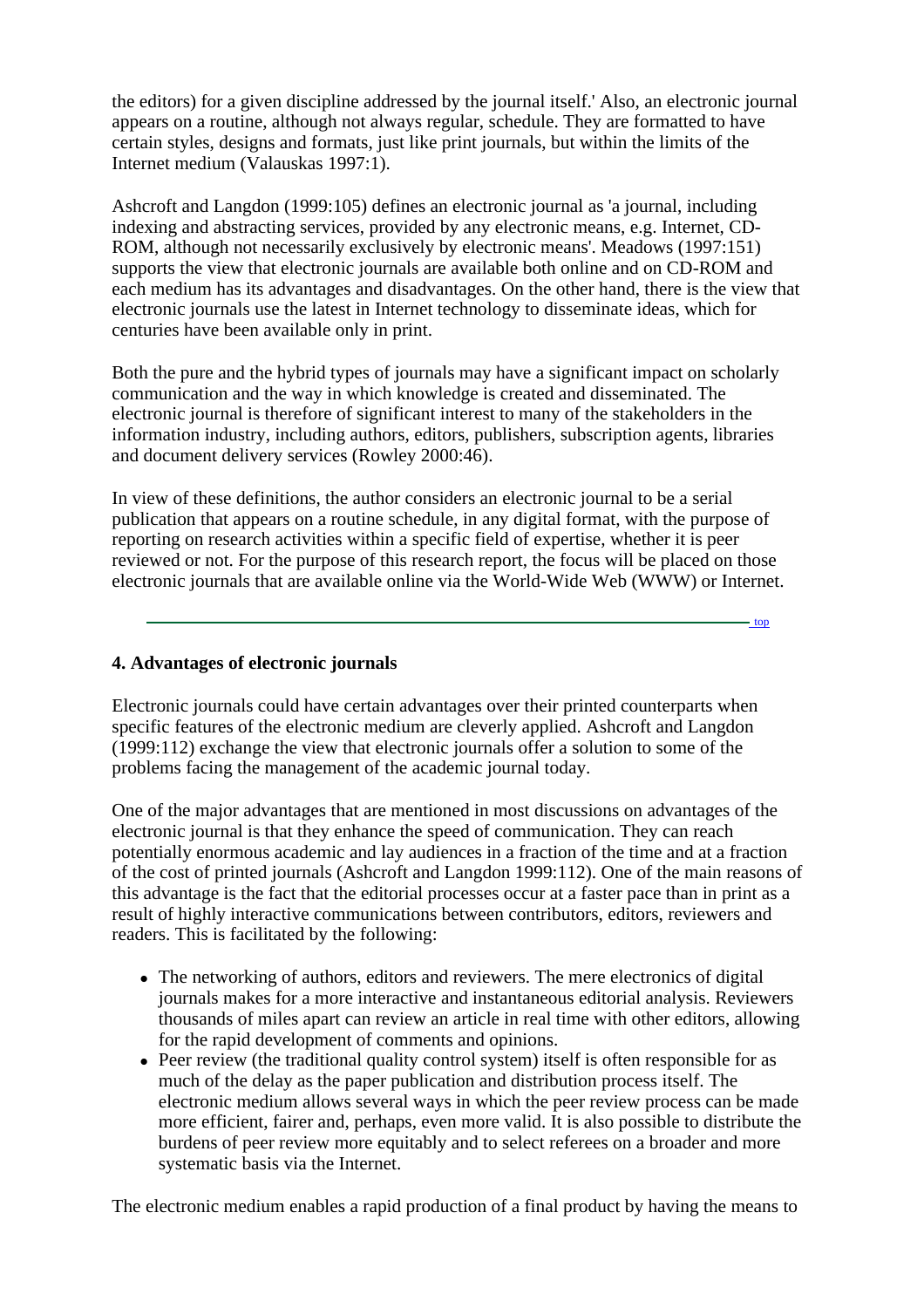avoid delays in printing. Also, there is no need to accumulate articles in order to produce a volume. Each article becomes a separate 'issue' numbered sequentially for each year (Harnad 1996:5-6; Valauskas 1997:1-3; Whalley 1996:2).

Rowland (1997:1-2) has identified another situation that the Internet has had a major positive influence, namely the potential of improving 'the invisible college' (informal channels of scientific communication), democratising and reinvigorating collaboration among scientists and radically changing academic life by almost cost-free discussion across time and space as offered by electronic mail. He says that, previously, people not situated in major research departments tended to be excluded from the invisible college. Harnad (1996:6) touches on the same principle by predicting that 'scholarly skywriting' (interactive publication in the form of open peer commentary on published and ongoing work) will prove to be the invaluable new communicative possibility offered by the Internet, the one that paper could never hope to implement. However, he sees the need that this 'scholarly skywriting' should be constrained by peer review to some extent while admitting that there is room for free (unrefereed) discussion among scholars too.

While the volume of printed material is continuously increasing at great speed, the great volume also makes it advantageous to use electronic tools to locate the material. Electronic media provide powerful searching tools that make it much easier to search for information contained in electronic journals. References can be immediately displayed using hyperlinks. Both forward and reverse bibliographic searches can be done using online materials, which should greatly aid academic writing (Ashcroft and Langdon 1999:107; Varian 1998:6).

Ashcroft and Langdon (1999:107,112), Rao (2001:172) and Varian (1998:6) refer to some other advantages of electronic journals above print journals, which are listed below:

- They are easily accessible even from an individual's desktop.
- Therefore they are saving time in waiting for information.
- It is much easier to monitor the use of electronic media.
- It enables multi-user access.
- The increase in cost for keeping printed material makes electronic forms more attractive from an economic viewpoint because of economy in storage - they are space saving.
- There are no physical barriers.
- The cost is low (sometimes free).
- Authors and readers get closer.

The value added features and services offered by electronic journals seem to be unlimited. Ashcroft and Langdon (1999:107,112) say that electronic journals can provide facilities such as integrated text, hypertext links and multimedia that the printed journal cannot offer. They are capable of supplementing traditional text with images, sound and video, opening up entirely new views of inquiry and analysis. Varian (1998:6) talks about the small incremental costs to store longer documents, making it easy to include data sets, images, detailed analyses, simulations, etc. that can improve scientific communication. Whalley (1996:2) argues that using the WWW as a distribution vehicle has got the added advantage that coloured images, which are very costly to print on paper journals, can now be included in an electronic journal without the major cost implication. Valauskas (1997:1) supports the view of Whalley when he states that an issue of an electronic journal has got the potential to be more readable and appealing to the eye than the printed format because the very electronic nature of the journal provides ample opportunities for experimentation with formats, layouts, fonts and other design features. Investigations by Daly (1998:2-9) and Baldwin (1998:2-3) have found that electronic journals are capable of offering the following services and potential benefits to the readers: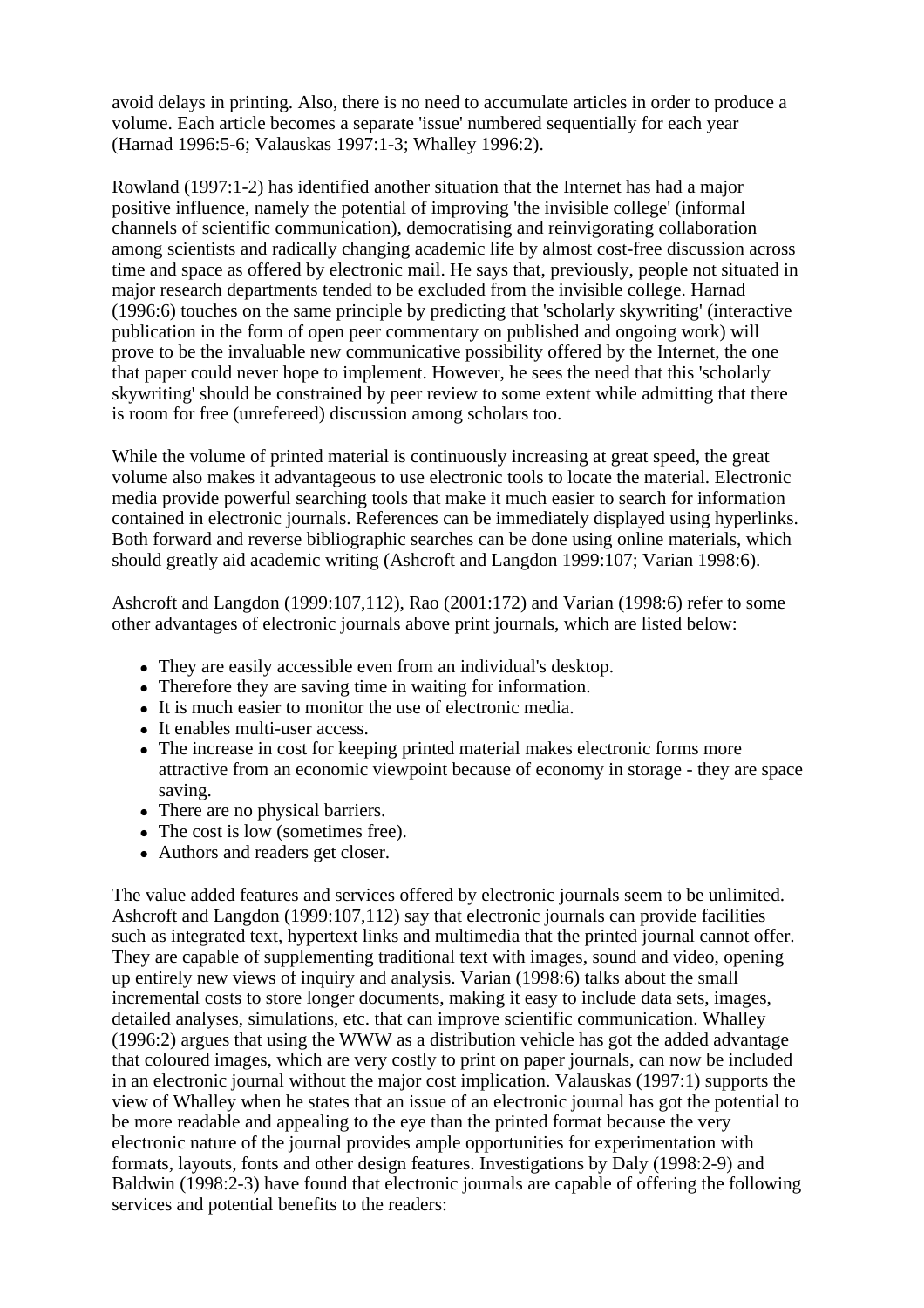- Access to more journals than the library may subscribe to
- Access to reader discussion groups and chat services and live comments page
- Convenience of remote access
- $\bullet$  Electronic bookmarking
- E-mail alerts to let users know about new articles
- $\bullet$  Full text searching capability
- Getting the latest articles sooner than they are available in the library
- Guaranteed access (no missing issues!)
- High quality colour images, often not published in printed journals due to cost
- $\bullet$  Hypertext linking to abstracts or other articles
- Immediate access
- Improved current awareness
- Improved time management (browsing or following up on a reference when the user has a few minutes spare)
- In many subject areas, the critical aspect of having access to the backfile
- Links to multimedia, for example video clips
- Online career and job information
- Personalization: saving links to articles and searches
- Providing an article forwarding option and printer-friendly versions of articles
- Weekly table of contents via e-mail.

It is clear that electronic journals do have many advantages for scholarly communication and access to academic information. But how does this affect the paper journal?

 $=$  top

#### **5. Advantages of print over electronic journals**

Despite the fact that the printed journal has been subjected to criticism from many angles such as the peer review process, delays in publication, non-availability, increase in volume and high price of printed journals, it still holds advantages over electronic media (Rao 2001:169).

Valauskas (1997:5) confirms the well-known fact that paper and computer screens work very differently. In terms of utility and convenience, information on a computer monitor cannot substitute paper. 'If there are indeed large differences in the ways in which we use paper-based information and computer-displayed information, there may indeed never be a point when electronic scholarly journals completely replace their paper counterparts. Each serves different functions for multiple audiences within a discipline.' Liew *et al*. (2000:302) point out that paper can hold up to 50 times more information for a given space than a monitor. One study of the use of 19000 pages of online text indicated that readers tolerated only limited amounts of electronic text, information that satisfied a specific need and did not require a great deal of scrolling through monitors.

Another study by Woodward *et al*. (1997:157) contradicts the belief that academics and researchers read journals at their office desk. It was found that journals are often read on trains or aeroplanes, a convenient form of background work that can be undertaken in those otherwise wasted periods of time, or at home. 'The comfort factor should also not be overlooked. When reading a printed document one can sit in a comfortable chair, shift around from time to time, and hold the paper at a convenient distance from one's eyes. The screen and the desk chair, by contrast, are in fairly fixed positions relative to each other.'

Rowley (2000:51-52) admits that there is also still some scope for technological developments. Specifically: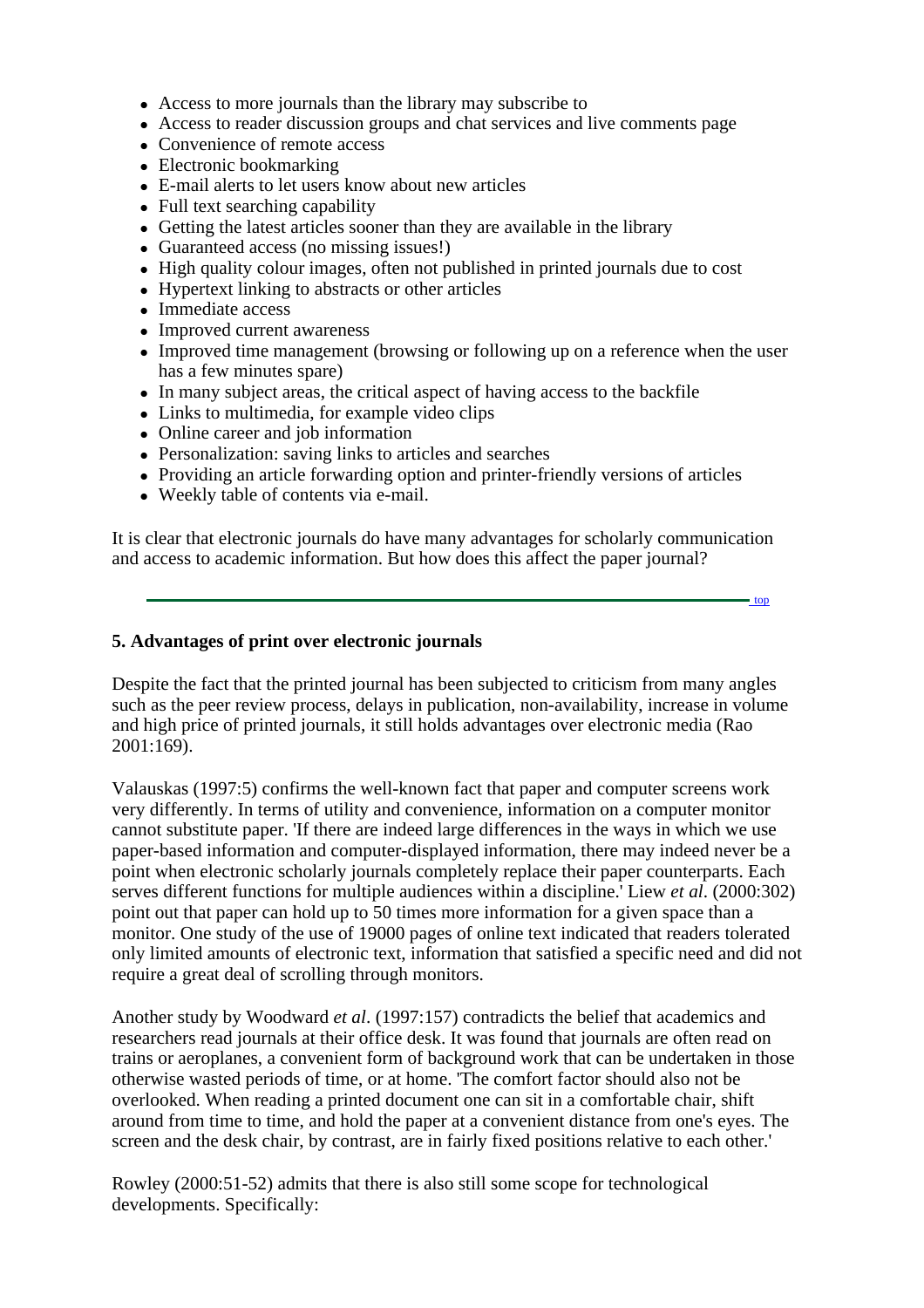- The printed word is still the best medium for reading narrative text. Most research papers are predominately text; they are difficult to read on screen.
- Colour illustrations in print are of a better quality.
- Mathematics and diacritics are better accommodated in print.
- Printed documents are portable and do not require any special equipment.

Perhaps some day, electronic journals will be as easy to read as their paper antecedents. Advances in display technology could make monitors nearly as pleasing to the eyes as print and paper. Until that happens, however, many have already begun to realize and accept that, if there are indeed large differences in the ways in which paper-based information and computer-displayed information are used, electronic journals may never be directly comparable to their print counterparts. Each serves unique functions for multiple audiences. While reading electronic journals is not the same as reading a print copy, many are beginning to acknowledge the possibility of these electronic documents offering users advanced features and novel forms of functionality beyond what is possible in print (Liew *et al*. 2000:302).

Rao (2001:172) is of the opinion that the inherent problems of print journals could be eliminated if authors migrate from print to the electronic medium. However, wellestablished print journals will continue to attract many scholars because of their quality and credibility. Whether or not the paradigm change will affect the whole scientific publishing process immediately and to what extent may be disputable. However, this new communication channel does exist and more and more scientists and end-users will want to use it (Liew *et al.* 2000:302). This shift from paper to electronic media will be greatly determined by the ability to overcome the constraints of the electronic journal, as discussed in the following section.

 $\overline{\phantom{a}}$  top

# **6. Constrictive issues in the transition from print to electronic journals**

# **6.1. Prestige of journals**

Authors consider the significance of the work they are reporting and despatch their articles to the highest-prestige journals that are likely to accept them. A high-prestige journal attracts reports of important research findings from major figures in the field. As it takes time to build up prestige, newly created electronic journals, like newly created printed journals, are therefore likely to have a low prestige rating (Meadows 1997:152). Meadows (1997:154) suggests that the easiest way of overcoming the prestige problem is to take a wellestablished, printed journal, which already has considerable prestige, and to change it into electronic form. Because electronic journals are suspected of being short-lived, many authors may hesitate to send in articles, even to a prestigious journal. The basic question, however, is whether a transmuted journal can be financially viable.

# **6.2. Permanence and visibility**

Authors may not be convinced that their articles will be available for consultation in coming decades, as they are when published in equivalent paper-based journals. Overall, it seems that electronic journals may have a visibility problem, from the author's viewpoint. Authors want to publish in a journal that reaches as many of their desired target audience as possible. Access to Web-based journals is still far from total, especially for an international audience, so that printed journals may claim superiority in this respect (Meadows 1997:152).

# **6.3. Speed of publication**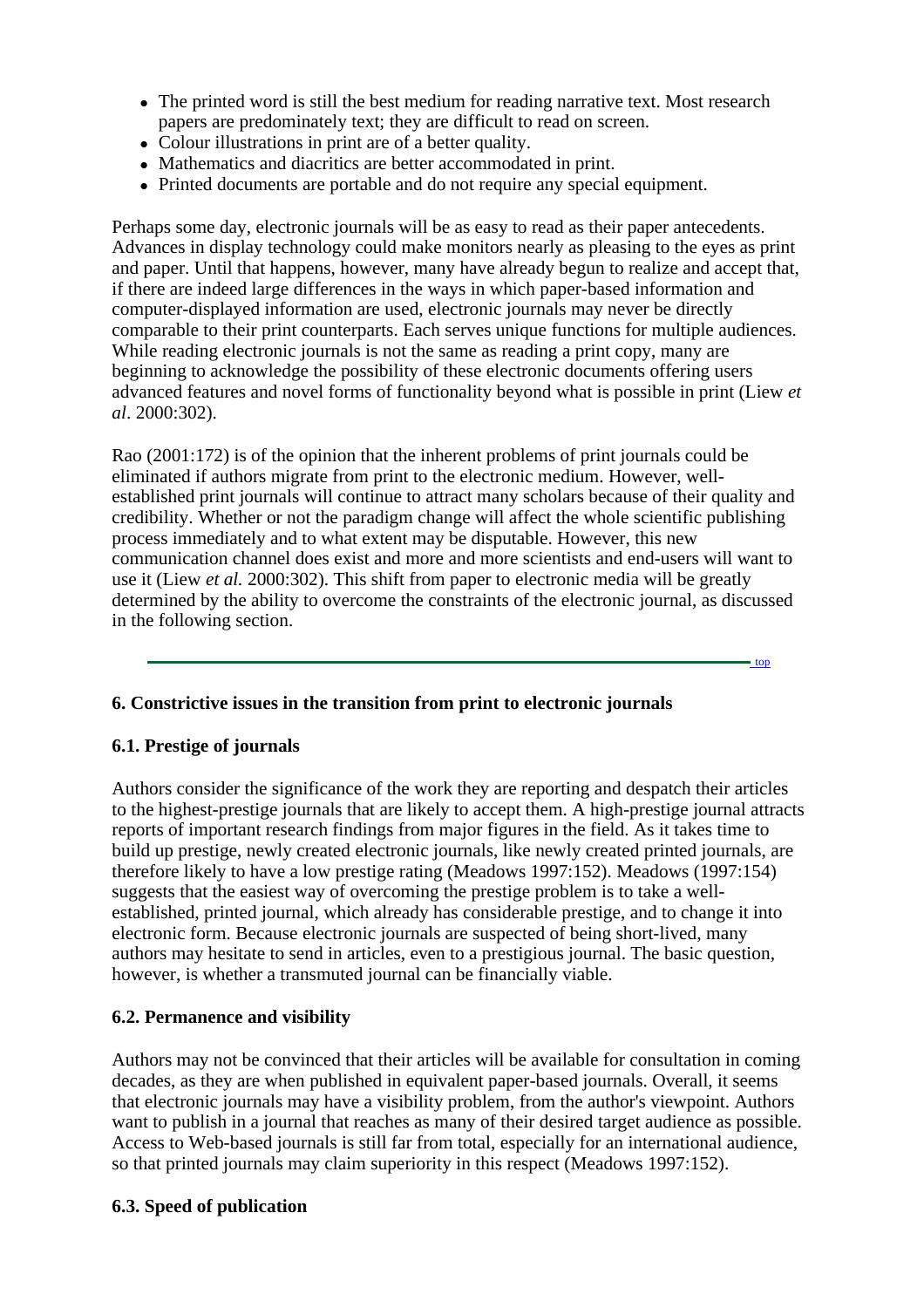Since a significant part of the delay in publishing articles relates to editing and refereeing, articles contributed to electronic journals also take time to appear. However, networked communication enables the writing of joint articles, especially when the authors are in different institutions. Since the proportion of publications that are jointly written is already large, and is still growing, this is a valuable property of electronic handling and counts in favour of electronic journals (Meadows 1997:152).

# **6.4. Editorial process**

In terms of the way they handle journals, many publishers are already well on the road towards full electronic publishing. This sounds positive in terms of all-electronic handling but, even in-house, many editors prefer to correct the printed version. Hence journal handling is likely to involve a mixture of electronic and paper-based material for some time to come (Meadows 1997:152-153).

# **6.5. Copyright and intellectual property rights**

Since academic recognition is attributed to scholarly works published in reputed and peerreviewed journals, the authors usually give up their copyrights to the publishers in return for the publication of the article. While the electronic publishing process could result in the progressive weakening of copyright laws and intellectual ownership, commercial publishers are still unwilling to let go their grip on the costs and copyrights of scholarly information. Whether it is in the print or electronic medium, scholarly communication has to retain its scholarly content and purpose by protecting the copyright interests of both scholars and institutions (Rao 2001:170,174; Liew *et al*. 2000:307).

# **6.6. Parallel publishing**

Publishing both the electronic and print formats of a journal may have a few advantages. It will safeguard publishers' investments and it should also help towards a smoother transition from paper-based usage to electronic handling. Storage can continue to be based on the printed version until proper arrangements for electronic storage have been worked out. Similarly, joint print and electronic distribution ensures that all the potential readers can be reached during the transition period, and gives them time to develop their facilities for handling electronic information. However, parallel publishing will not bring down the cost of journals. The main issue that needs to be considered is: 'Will not parallel publishing simply lengthen the transition period, and so compound the problems involved?' (Meadows 1997:154).

# **6.7. Accessibility**

Readers want easy access. This relates back to the need for straightforward, standardized handling. At present, readers still face difficulties of access. Different journal interfaces are in use: none of them is entirely user-friendly. Speed of access might act as a major deterrent to potential readers of electronic journals, even though difficulties like networking problems are beyond the control of both publishers and other suppliers of access to electronic journals (Meadows 1997:153).

The belief that electronic journals will provide better access to journal articles is a misconception, as this statement assumes that all journal users have their own networked PC at their workplace or at home. It is certainly true that in developed countries many academics do have daily access to a networked PC, but this is not necessarily the case for students. In the less-developed countries networked PCs might be available within an institution, but they are unlikely to be widely available, and they do rely on an uninterrupted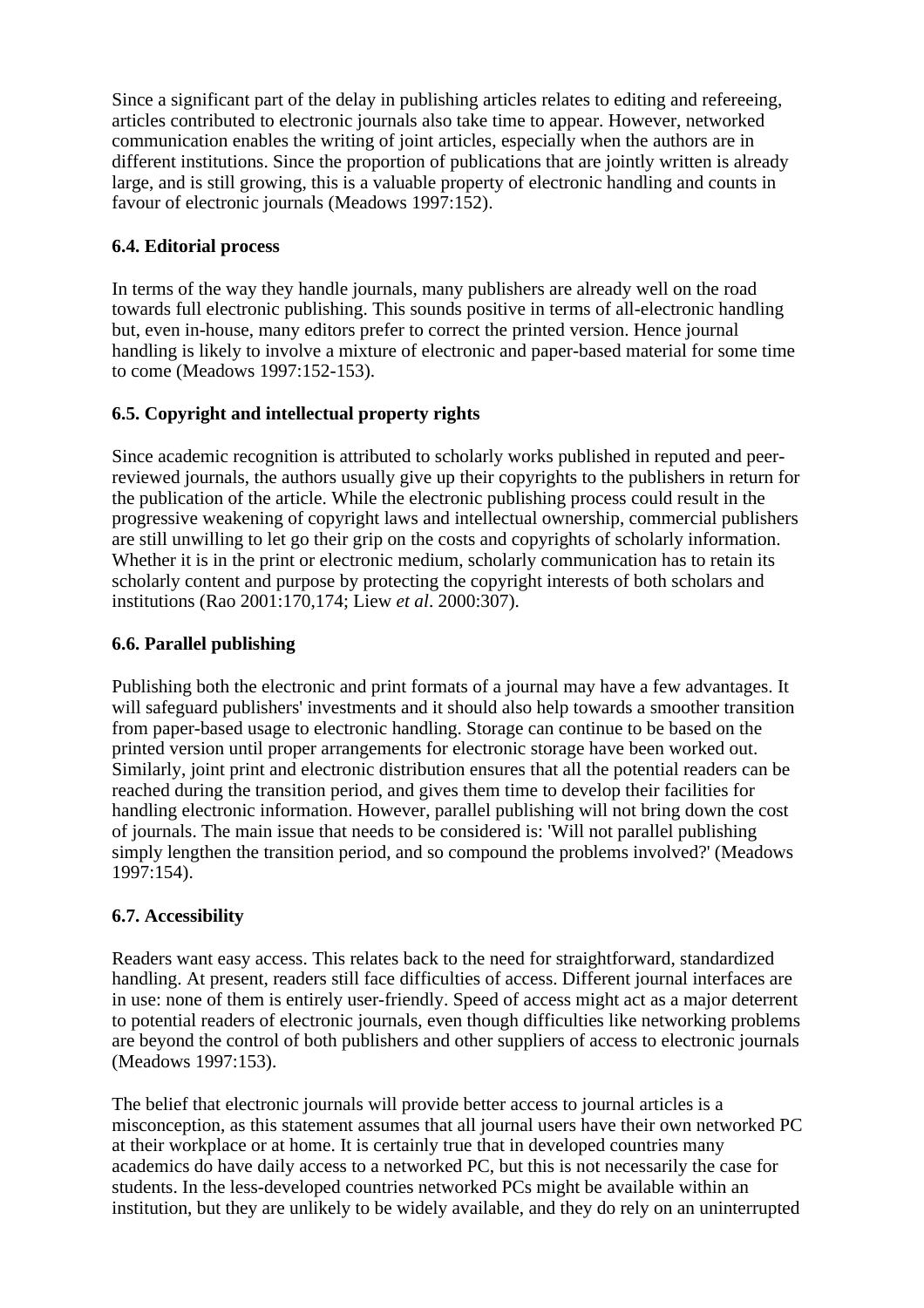electricity supply! (Woodward *et al*.1997:157). Hobohm (1997:8-9) also mentions the fact that it will take quite a while for everyone in the world to have access to electronic journals. This relates to the famous 'last mile problem.' It may be easy to connect a whole country to new telecommunication systems but the connections for the last few meters - to reach a specific user - may be insurmountable. Certainly in developing countries this may be an important argument for upholding the print version for a certain and perhaps much longer period of time.

On a global scale, network delays are commonplace, causing the situation that access to electronic journals is not so quick and convenient. Moreover, to reach a particular full text electronic article by browsing through tables of contents one has to go through several screens. If each of these accesses is slow, the overall time to reach a required article may be quite long (Woodward *et al.* 1997:158).

Another aspect of accessibility is the need to use journals in a variety of locations. Portability is a valuable property, which printed journals certainly possess to a greater degree than electronic journals. This may be temporary, since more portable ways of handling electronic data are being explored. For the immediate future, however, electronic articles will usually need to be converted to paper-based form when portability is required (Meadows 1997:153).

Research results of work done by Harter and Kim (1997:12) highlight another important point, namely that a high percentage of online resources are not directly accessible from the information provided in references. 'Direct online accessibility to such resources is obviously potentially very convenient to readers, much more so than for print references. However, if readers cannot gain access to the original sources of the cited material, the references that link the citing and the cited works are much less useful than references to print sources.'

Kidd (1997:4) also mentions that the use of AdobeAcrobat PDF viewing software has not been without its difficulties. Although Acrobat software is freely downloadable, action still has to be taken to achieve this, either by individuals or by those controlling particular servers or networks. This can take time to arrange or negotiate, and acts as a barrier to some. Users may need to upgrade their current version of AdobeAcrobat on their machines to view recent issues of electronic journals. Printing from Acrobat has been another controversial area. Fairly high specification laser printers, or printers configured in particular ways, are required to print Acrobat documents reasonably speedily. Some publishers have adopted other viewing software, for example Catchword's RealPage. This software may well have some advantages over Acrobat, but requires separate downloading and registration, creating another potential barrier.

Another aspect of ease of access referred to by Kidd (1997:4) is the use of usernames and passwords. Some institutions use these on restricted Web pages only, but the majority have issued passwords individually as requested. This is a further restriction on widespread adoption of the new resource. There has been a move to control through IP registration, while retaining passwords as an alternative in certain circumstances. This provides academics and students with transparent access, and is being adopted by more publishers, certainly simplifying both administration and use.

# **6.8. Archiving**

Meadows (1997:153) is of the opinion that electronic journals look good in terms of storage. They require far less space than printed journals, and retrieval from them should be easier and quicker. But there is a basic question - where will electronic journals be stored? The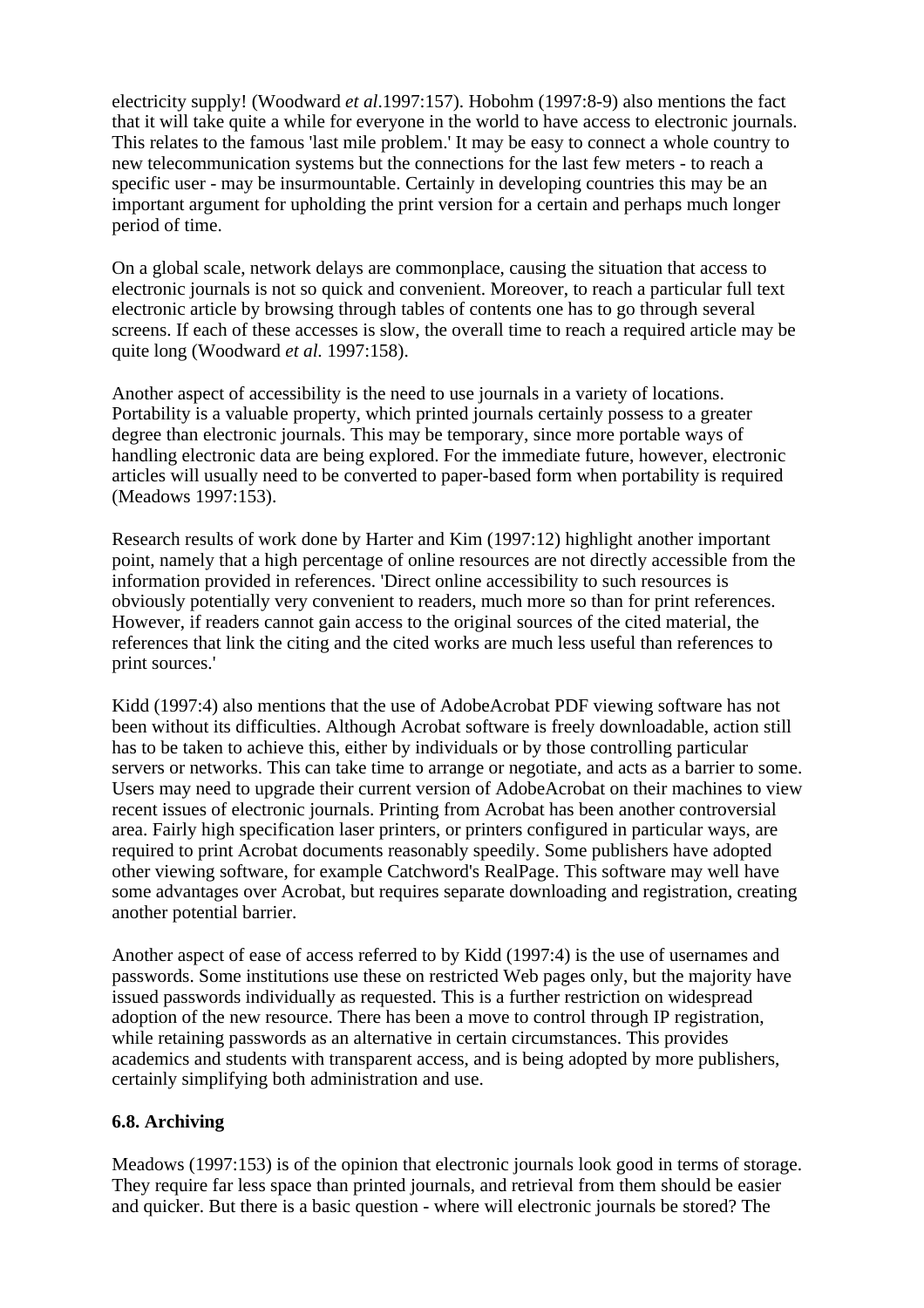provision of appropriate storage for a large number of electronic journals itself presents difficulties. More important still is the question of long-term storage. Hardware and software continue to change rapidly with time; so stored electronic journals will need to be transferred at intervals to new configurations. The cost implications of such repeated transfers are serious. However, if responsibility for storage is left with the publisher, it raises further questions. Will the publishers (each of whom will face these same storage difficulties) really maintain and provide free access to the journals into the distant future? Will the publisher become a party to take-over agreements? How will institutional purchasers, accustomed to acquiring a material product that can be retained in-house, react to this kind of situation?

The study by Ashcroft and Langdon (1999:108) indicated that the lack of a permanent archive is seen as a considerable disadvantage. This uncertainty of continuity of material has led some institutions to exercise extreme caution before cancelling paper subscriptions. The archiving of electronic resources raises concerns about the security of data files, search software and operating systems, remote access links, and storage costs. Assuring archival access becomes an even more critical issue for particular types of products, such as electronic journals and full-text databases. Both storing large files of data and maintaining access to them present a significant additional cost in terms of staff, time and resources. Still, users are often hesitant to rely on electronic copies of titles for fear that archival access will not be maintained.

Varian (1998:5) warns that electronic archiving is not free and can, in fact, be very costly. Running a Web server or creating a CD is costly. Even more costly is updating the media. Books that are hundreds of years old can easily be read today. Floppy disks that are ten years old may be unreadable due to obsolete storage media or formatting. Electronic archives will need to be backed up, transported to new media and translated. All of these activities are costly. However, once fully implemented, electronic documents will undoubtedly reduce many of the traditional library costs.

# **6.9. Cost of publishing electronic journals**

The cost of an electronic journal does not just relate to the price of the journal itself, but also to the supporting IT infrastructure. The cost of an electronic journal is usually complicated to work out (at least in contrast with a printed journal) as it will usually depend upon more variables. Currently most electronic journal subscription models are tied to a print subscription with a surcharge (Ashcroft and Langdon 1999:110).

Rowley (2000:51) reasons that the key issue in the speed of acceptance of e-journals as a substitute for print-based journals will be price. Meadows (1997:152) maintains that the matter of most concern to publishers is the financial viability of their journals. The immediate problem relates to how electronic journals should be priced, and this is unlikely to be resolved until the readership of electronic journals has been established. The many challenges of pricing electronic information have led to two types of pricing structures, as recognized by Rowley (2000:52):

- Subscription arrangements that often cover both the print and electronic versions of journals. Searching and browsing, and sometimes downloading options are included in the subscription.
- On-demand payment, or pay-as-you-view services that are designed to encourage individual users to access and use articles that match their interest profile. Pricing structures may depend on the format of the article that is viewed, and whether print versions (including facsimile) of the article are also requested.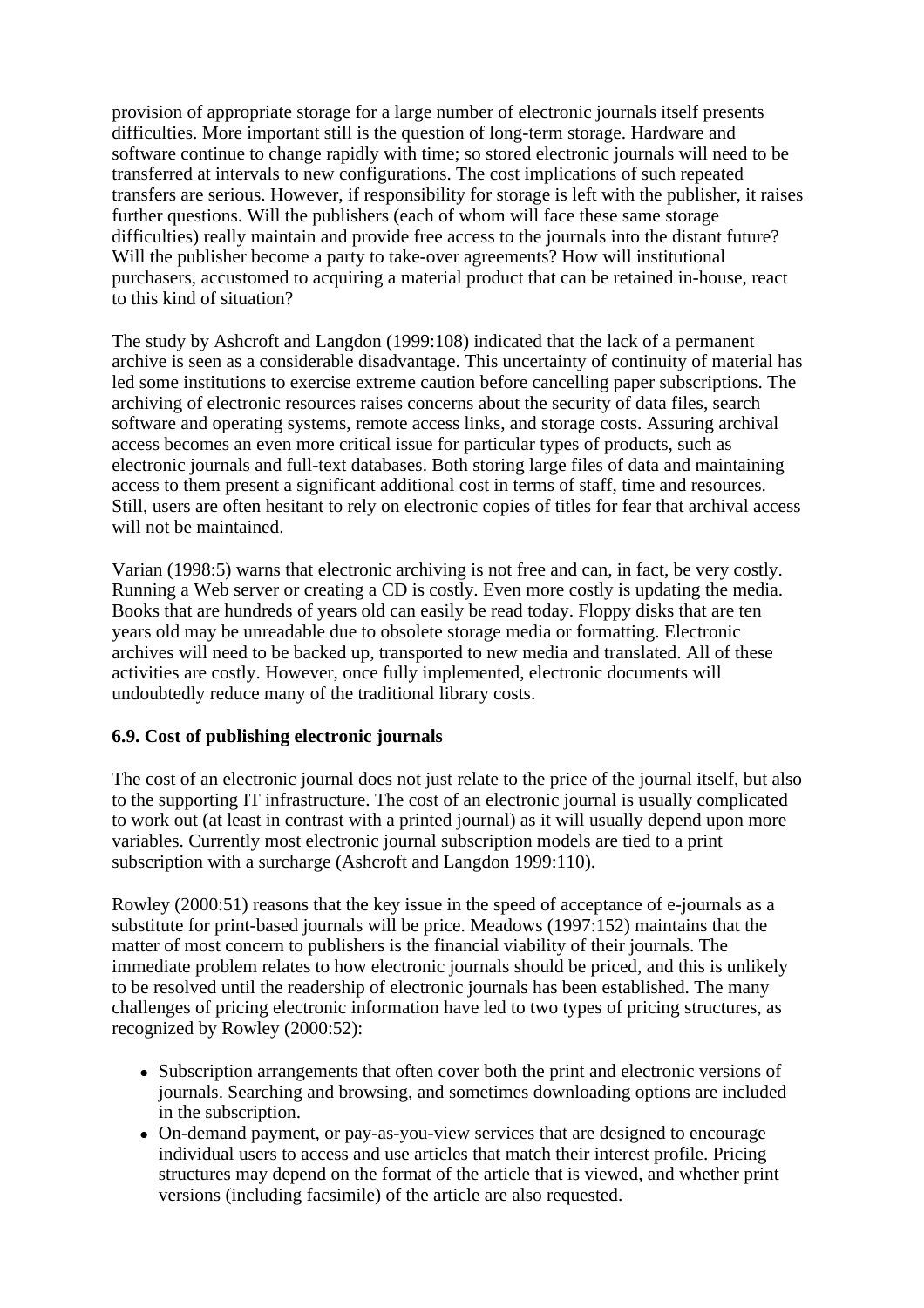## **6.10. Site licences**

Ashcroft and Langdon (1999:111) have found that complicated site licence arrangements pose as a significant barrier to accessing electronic journals. 'Contracts are being adapted as the vehicles for new relationships and new uses. Publishers are contracting with aggregators; users are contracting together as consortia, and consortia and publishers are forming new relationships.' Libraries are continually looking for methods to reduce the unit cost for each journal or article required by their customers. This is achieved to a great extent through purchasing as part of a consortium.

#### **6.11 Key concerns**

Apart from the issues discussed above, Rowley (2000:51-52) has identified key concerns that will have an impact on the transition from print to electronic journals:

- Establishment of *originality* authors must submit new work that does not overlap significantly with previous submissions and must link their contribution to related contributions.
- Publisher *commercial viability* through publication, journals and authors acquire standing and prestige, and publishers accumulate profits. These profits must be sufficient to support continued business success.
- *Publisher competencies* publishers need to develop new skills in multimedia material, and facilitate interaction between scholars. In addition, publishers will need to acquire a much more in-depth knowledge of copyright and licensing opportunities, especially in relation to an international arena.
- *Peer review* the process of peer review needs to be evaluated, in order to accommodate methodologies for reviewing and authenticating multimedia material. Reviewing multimedia material, which creates an experience, involves revisiting the objectives of scholarly communication and establishing new criteria for evaluating the effectiveness of specific documents.
- Authors' rewards and attitudes academic staff, and authors in particular, need to relinquish the traditions of research publishing associated with print journals, which are intimately involved with tenure, promotion and grant of research moneys.
- *Universities and libraries* institutions need to be convinced that electronic journals are cost-effective, and can be networked for multiple user access at a price that is acceptable to them. In particular, at the present time, electronic journals are often in a trial phase and the librarian has maintained the print subscription for archival purposes.

 $\overline{\phantom{a}}$  top

#### **7. The impact of electronic journals on information services**

# **7.1. Awareness and promotion of electronic journals**

With the substantial increase in the number of electronic journals becoming available (50%) according to Ashcroft [2000:467]) in potentially different electronic formats, users need to be aware of those electronic journals in order to make full use of electronic journals. Hence promotion plays an important role. Promotion of electronic journals implies that the usefulness of materials needs to be evaluated and the material must be accessible in the variety of delivery formats available. If students, researchers and academic staff are to make full use of electronic journals, then they need to be aware not only of those electronic journals which are available but also how to access the material they require, whether in electronic format or from physical holdings (Ashcroft 2000:469).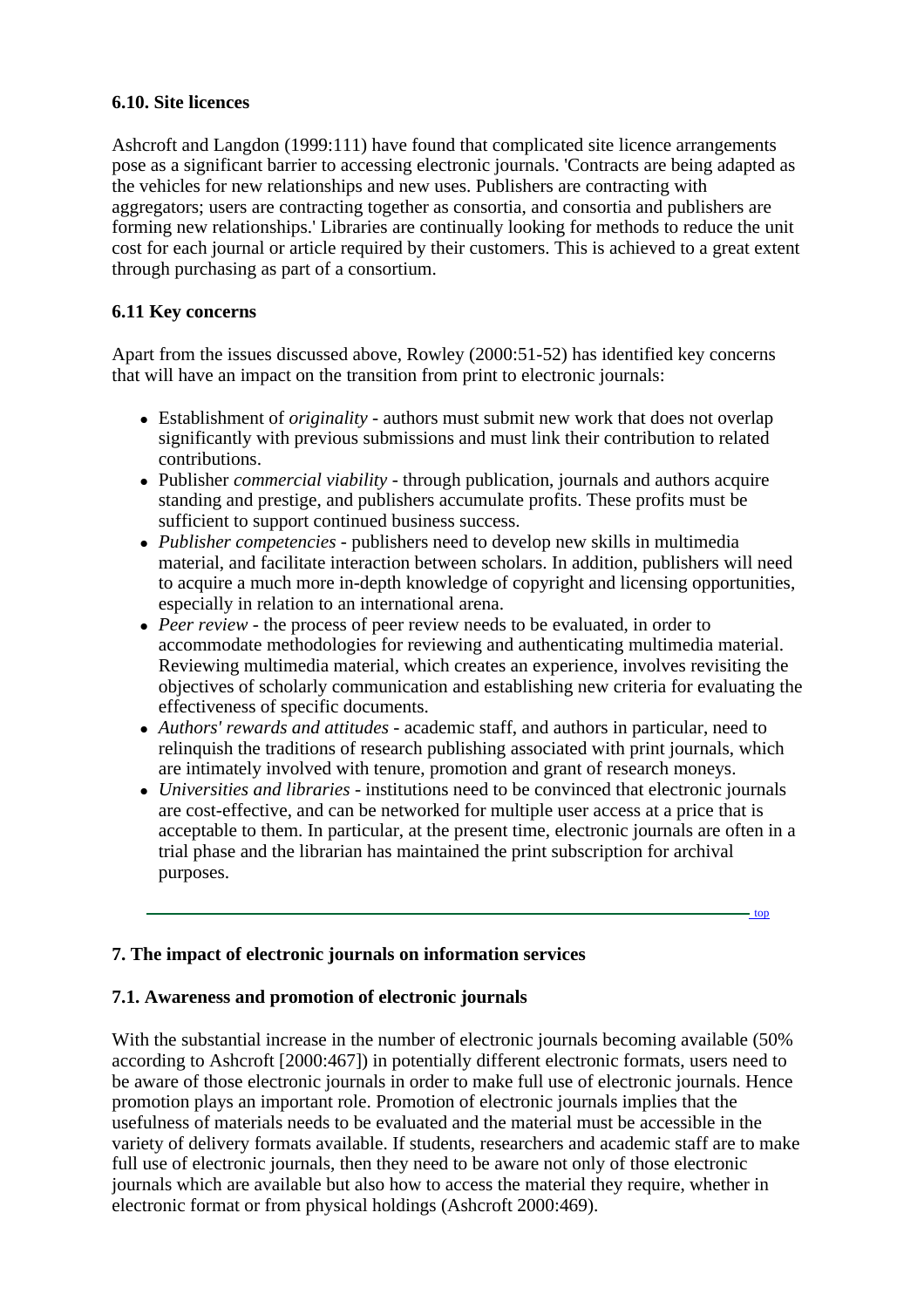#### **7.2. Access to electronic information**

A study by Tenopir and King (1998:7) indicated that scientists obtain their articles through personal subscriptions, nearby libraries and other sources such as shared office collections, colleagues and authors. Rao  $(2001:172)$  predicts that many academics may stop going to libraries, seeing that they now have access to e-journals from their desktops. Woodward et al. (1997:159), however, say that the fact that people do not go in person to a library building does not mean that the library and other information services are now without value. These information services are doing a great deal to facilitate users' access to electronic information by means of CD-ROM networks, WWW pages providing links to national subject databases and datasets, and the development of Web-based OPACs to provide a seamless method of information retrieval. In addition to facilitating and enhancing access to electronic information, libraries have another very important role to play in the electronic publishing scenario. While free Internet journals can be accessed by anyone without a library's intervention, subscription-based journals will need a focus in each institution to deal with aspects of selection, acquisition, payment of subscriptions, issuing of passwords, etc.

Unless the prices of electronic journals are very much less than those of printed journals, individuals will still not be able to purchase all they need and, as at present, will turn to information services. Equally, tracking down electronic information and manipulating computer interfaces are complex tasks. They will require more library support than has been necessary for printed journals. Libraries will therefore continue to play a role in the circulation of journals but, as with publishers, their role will undergo some change (Meadows 1997:153).

The usefulness of dissemination of information via institutions such as libraries lies in their 'performing a valuable service to academic and research colleagues by facilitating quick and easy access to information'. Most providers offer a choice of delivery methods with the full text image (pdf file or similar) being the most popular (Ashcroft and Langdon 1999:108- 109). In 1997 Meadows (1997:153) pointed out that one of the basic requirements that libraries had of publishers was the need for standardized handling of electronic journals. Even now, four years later, there is still no generally accepted mode of presentation of online journals.

It is suggested that, although currently electronic journals may be a more complicated component than other materials, they have their place in collections. It should be kept in mind that collection managers should focus on the content of the scholarly information provided, regardless of the actual form in which the information arrives, and librarians should apply the same set of selection criteria to electronic journals as they apply to paper journals. Factors in selection should include high quality publication, long life expectancy and titles that are peer reviewed. Therefore, electronic journals should form part of an institution's information collection when they meet the requirements of the institution and when they meet users' needs. These factors are more important than the format of the material (Ashcroft and Langdon 1999:106).

One important role of libraries is to ensure that the best information possible is provided to their user communities at a minimum cost to users and their organizations. That rarely means one single approach to dissemination, because the wide variety of informationseeking and use patterns requires a range of dissemination mechanisms. Paper may be best for individuals who read a journal extensively and are not near a shared collection, for library and unit collections of current periodicals available to those who are located nearby, and for centralized older collections that are not available electronically. Electronic access may be best for low-circulation journals; journals that are infrequently read by individuals;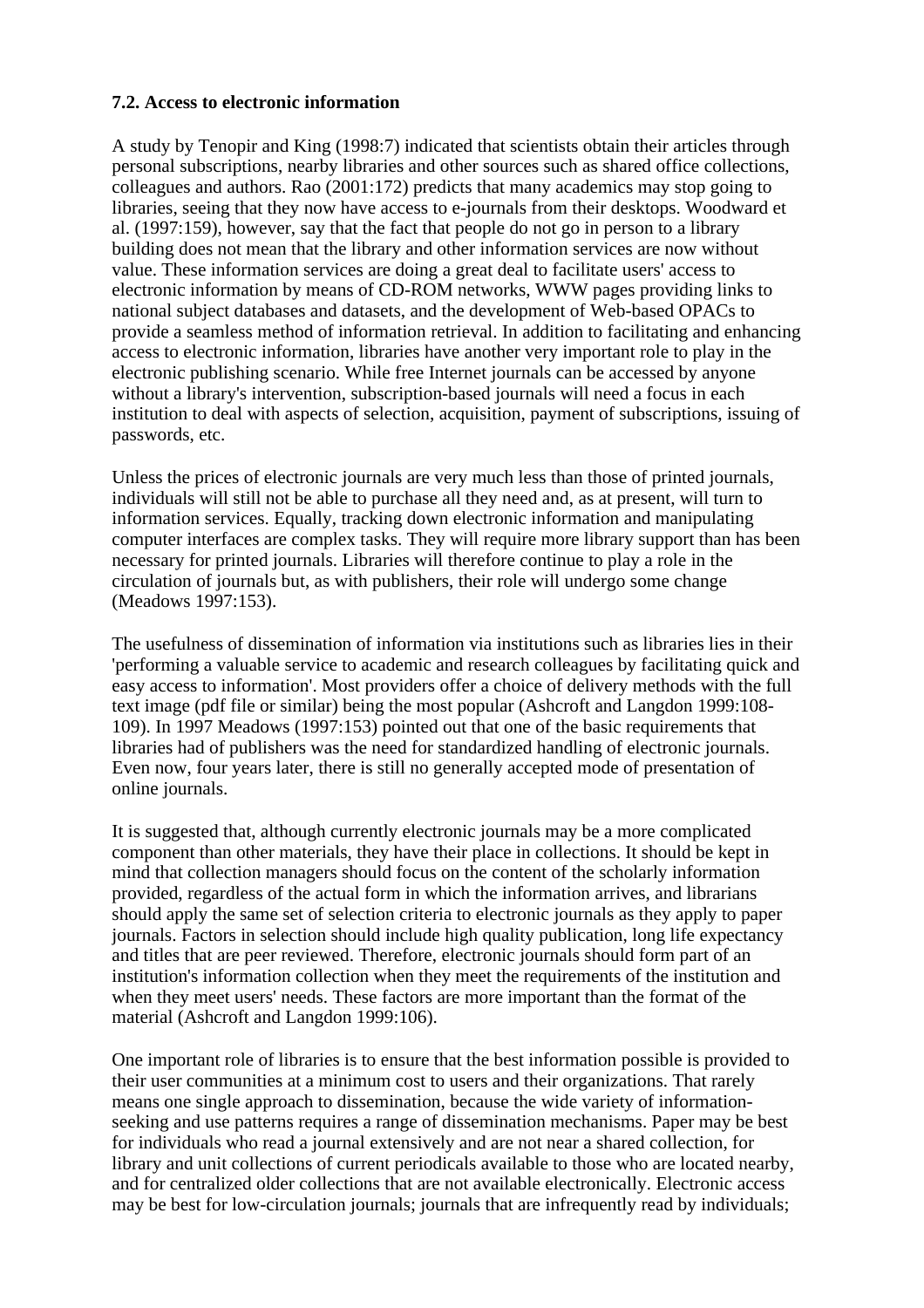journals that are collectively infrequently read in an organization, and older articles from journals that are discarded because they are available electronically. Such an approach is based on minimizing the cost of each situation (Tenopir and King 1998:26).

# **7.3. Journal subscriptions**

Even so, according to Rao (2001:171), several studies have shown that academic and research libraries subscribe to fewer journals, despite new journals being launched every year. Apart from the problems relating to information overflow, commercial publishers have been responsible for the serials crisis. Academic institutions are concerned about the longterm impact on academic programmes unless a reasonable library resource base is maintained by providing a mix of both print and electronic journals. Libraries are pressed with the burden of maintaining the minimum number of journal titles in print at the same time as trying to provide means of access to electronic journals without additional or with little financial resources. With the advent of the Internet, more and more journals are being published in electronic media, thus enabling publishers to have stricter controls over copyrights. One thing has become very clear - that 'supply-based' information services adopted by traditional libraries are no longer viable and only 'demand-based' initiatives can be sustained in the long run. Rowley (2000:53) also talks about this problem, when he blames the changes in the economics of journal acquisitions for the shift in library strategies from holdings to access-based policies. This has led to a greater demand for channels of accessing information, including the electronic document delivery services and electronic journals. The fact is that one of the major interests of libraries is to find ways of reducing journal expenditure. If accessing electronic journals is no cheaper than buying printed journals, their enthusiasm for them is likely to be limited (Meadows 1997:153). One of the ways by which journal expenditure can be reduced is by forming groups or consortia between libraries and other institutions that enable them to subscribe to electronic journals at reduced rates (Rao 2001:173).

# **7.4. Archiving of electronic journals**

Another problem that causes great concern for information services, is that of keeping archival copies of e-journals and adding them into the catalogues and holdings (Rao 2001:173). Hobohm (1997:9) agrees that unless the problem of archiving electronic publications in general will be solved, libraries have to be aware of their crucial archival role in scientific communication. Either they continue to subscribe to small journals (which are often not so expensive) or they will invent some procedure to archive electronic texts in order to keep them accessible well into the distant future.

Keeping all these problems in mind regarding the impact of the electronic journal on information services and dissemination of information in general, Rao (2001:171) predicts that the print journal is likely to remain the primary channel of formal communication in this decade, but at the same time e-journals are likely to become an increasingly important parallel source of scholarly information.

 $=$  top

# **8. Future of electronic journals**

Whether it is in the print or electronic medium, scholarly communication has to retain its scholarly content and purpose by adhering to the following principles (Rao 2001:174):

- $\bullet$  Provide tools to help the communication process
- Allow *scholars* to communicate effectively and timeously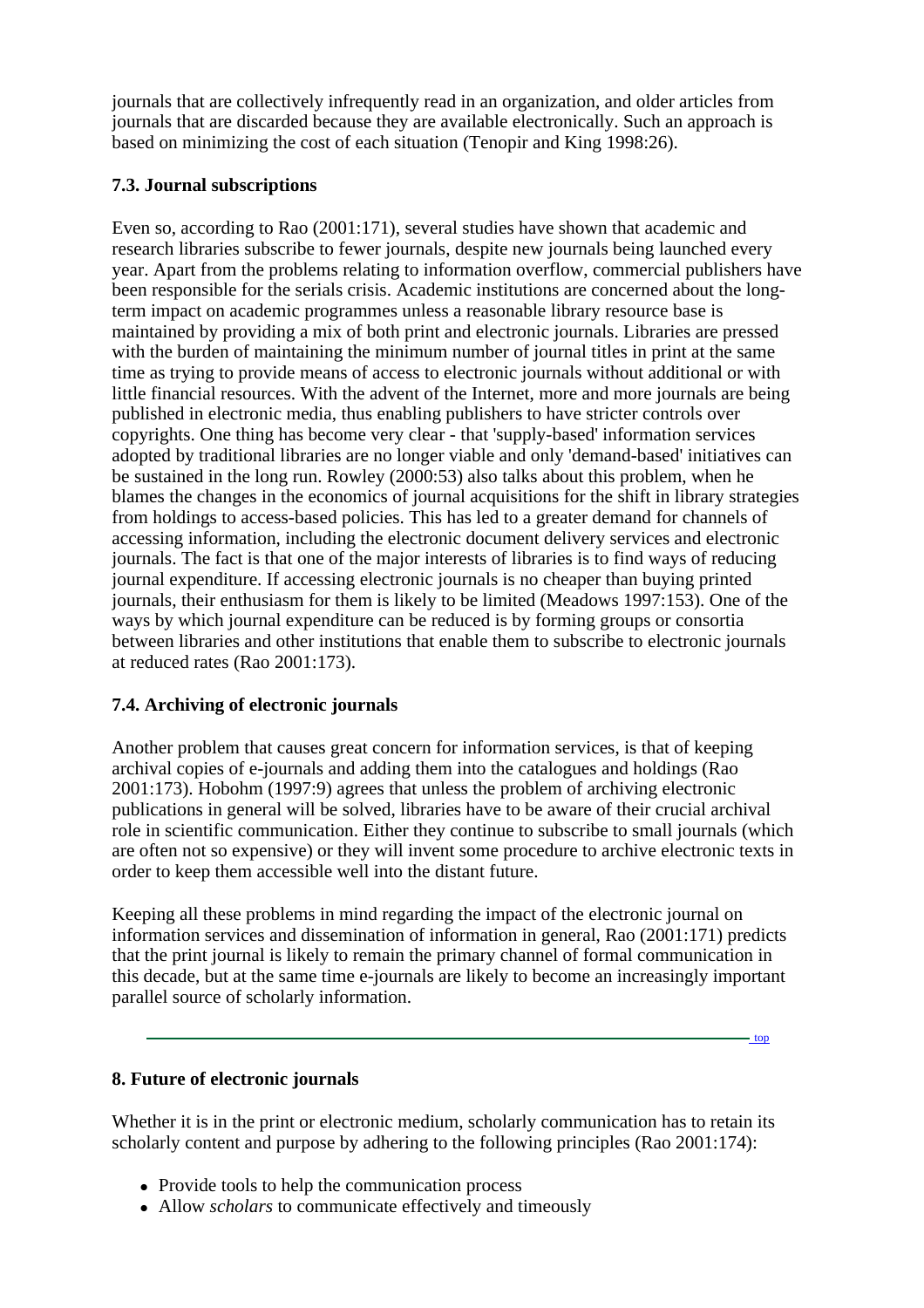- Eliminate barriers and limitations
- $\bullet$  Protect the copyright interests of both scholars and institutions
- Maintain quality by peer reviews and referee systems
- $\bullet$  Reduce costs
- Avoid delays in publishing and delivery.

It is necessary, according to Rao (2001:174) that every player has to satisfy his/her interests and at the same time continue to promote scholarly communication in spite of technological developments, growth of knowledge, changing user needs, and changing means and modes of information transfer. The Internet offers unlimited prospects for publication and distribution of information in digital form. Authors, being the prime producers of knowledge, seem to have no choice but to accept the new means of electronic publishing through the Internet in e-journals. Publishing in e-journals is gaining recognition and momentum with the inclusion of the referee system and peer reviews by major publishers. Academic institutions are beginning to accept electronic publications by their faculty for tenure and promotion purposes. Libraries have to work out strategies and actively collaborate with publishers to satisfy the needs of researchers and promote scholarly communication. Libraries, while retaining limited print-based services, have to migrate towards electronic media so that the traditional library model does not become an obstacle to the scholarly communication process in the new digital environment. To achieve a 'virtual information system' for scholarly communication, certain key issues need to be considered, such as editorial standards, high cost of retrospective conversion, database maintenance, user acceptance, pricing and copyright, archiving and reliable storage and retrieval mechanisms. Although publishers have gained supremacy over the technology, two fundamental issues need to be addressed by them, namely copyright issues and the cost of information access. They must bring in reforms with respect to electronic media so that all parties can benefit.

Liew *et al.* (2000:308) report on research results indicating that e-journals can be further enhanced through a more effective information environment that integrates various novel, useful tools and features to support advanced interactions between users and the various information objects contained within the e-documents.

The ultimate goal remains to provide users with access to information that will contribute to their work. Hence, according to Liew *et al*. (2000:308), future e-journals are likely to be characterized by the following:

- *Homogeneity*. Future e-journals will not be a single physical entity that contains a finite amount of static, linear content. They will not be organized and stored by arrangements that might limit the creative ability of users in browsing, searching and, eventually, synthesizing, diverse contents.
- *Related and interconnected*. Ideally, there would be an environment that fully integrates access to heterogeneous items. Description of the linked items as documents would need to encompass navigation paths to sites.
- *Contextual display/mapping of linked items*. With advancement in user interface and display technologies such as information visualization technologies, sets of related items could be ranked by, for instance, subject similarity and be displayed using twodimensional or three-dimensional technologies to help visualize ranked sets of items. This would further help users in browsing as well as directed searching.
- *Malleable items*. In future e-journals, users will be able to link and manipulate documents or parts of documents into sets of related ideas. E-journal collections and the information objects (e.g. a single collection, an article, a paragraph, a sentence, a word) become malleable. They can be transformed indefinitely as the user perceives new relationships.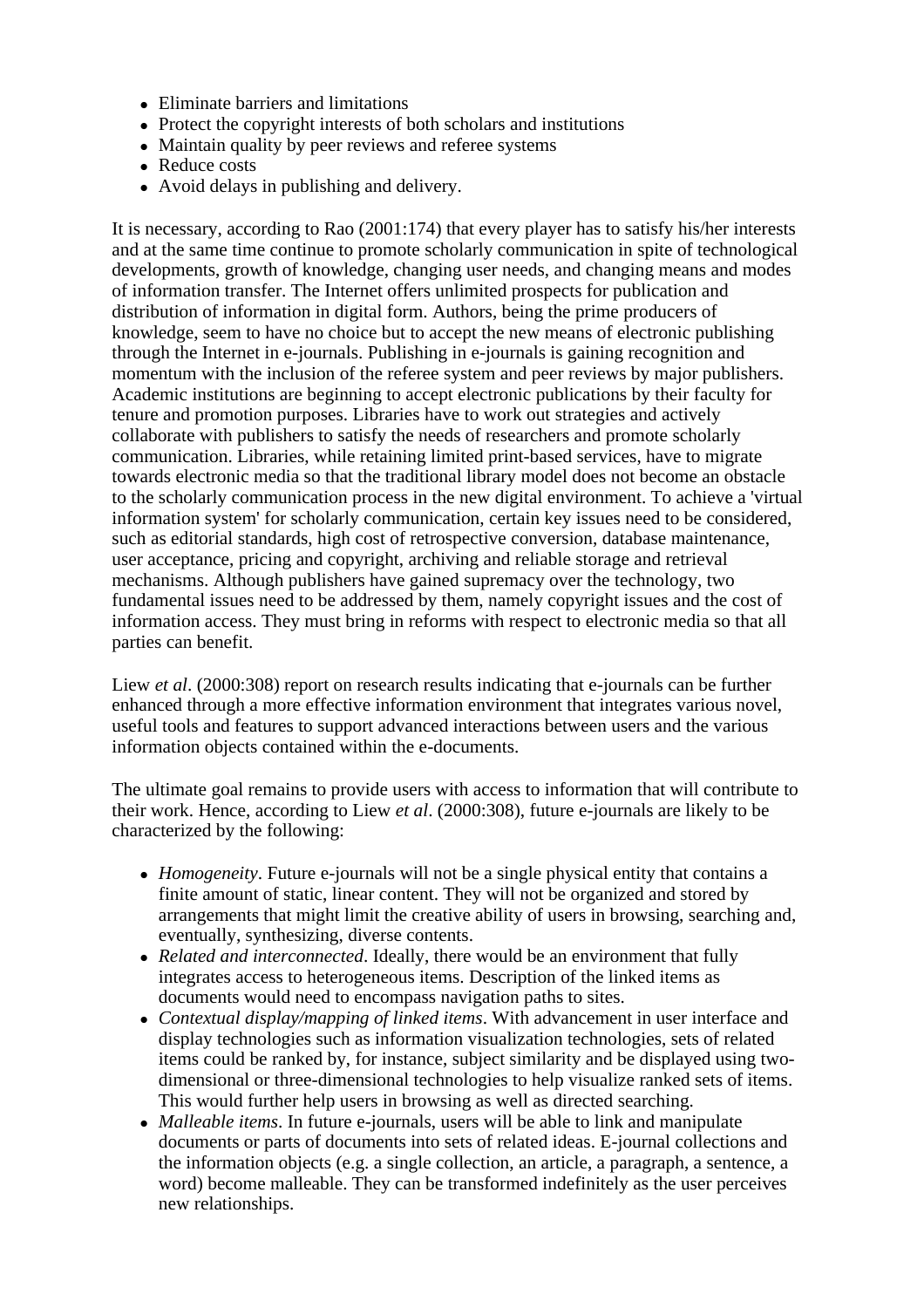It is evident that for e-journals to survive and thrive, they must be different from their print forerunners. Designers and publishers of e-journals must fully exploit the electronic medium's basic properties - with 'interactivity' as the primary characteristic of new technologies. With interactive features, end-users are recognized as active participants in the communication process. Users will increasingly be seeking or selecting information more than simply receiving the information contained within e-documents (Liew *et al*. 2000:308).

Meadows (1996:33) refers to two factors that may conceal problems yet to come. The first factor is subsidization. Acquisition of information via the Internet is currently cheap as a result of extensive subsidization of the infrastructure in the past. If network charges increase, which seems a possibility; users will be faced with unpleasant new bills. For libraries, there is also the question of how costs of handling electronic journals compare with printed journals. There are necessarily set-up costs in making arrangements for a journal to be acquired in electronic form from a publisher. These will be considerably increased if different publishers make their journal titles available in different ways. With publishers' current anxieties about copyright protection, this generates its own difficulties. Any reasonable estimate suggests that the cost to an institution, in terms of money and effort, of introducing new electronic journals is liable to be considerably higher than for new printed journals. The second factor is standardization. Meadows (1996:33) mentions that standardization of software is still awaited. Graphics provision over networks is not all it should be and international dissemination, in particular, can be subject to irritating delays.

In this dynamic concept of electronic documents, content is in the control of end-users. The ability to organize and browse the conceptual spaces of e-journals and electronic articles, as well as relevant resources, would be highly desirable as these information resources develop further (Liew *et al*. 2000:308).

top

#### **9. Conclusion**

While maintaining the scholarly content, e-journals seem to have provided a great relief to the academic and research community. However, according to Rao (2001:172) the present shift in this direction is yet to satisfy the most important aspects of academic research, namely ownership of ideas, societal recognition, authenticity and claiming priority over a discovery.

It is widely expected that a great deal of scholarly communication will move to an electronic format. The Internet offers much lower cost of reproduction and distribution than print, the scholarly community has excellent connectivity and the current system of journal pricing seems to be too expensive. Varian (1998:1) states that each of these factors is helping to push journals from paper to electronic media. However, the author agrees with Rao (2001:171) that the print journal is likely to remain as the primary channel of formal communication for some time to come, while e-journals are likely to become an increasingly important parallel source of scholarly information.

Therefore, it may be concluded that the status of the electronic journal as a medium of scholarly communication and its effect on access to academic information is increasing all the time. While it seems highly unlikely that the electronic journal will replace its printed counterpart completely in the near future, wise academics, researchers and information service providers will stay in touch with developments regarding electronic journals. Even though issues like reputation, quality, copyright and security still need to be settled, it has become crucial for researchers to make sure that they are aware of all the relevant electronic information sources and that these sources are consulted on a regular basis for the latest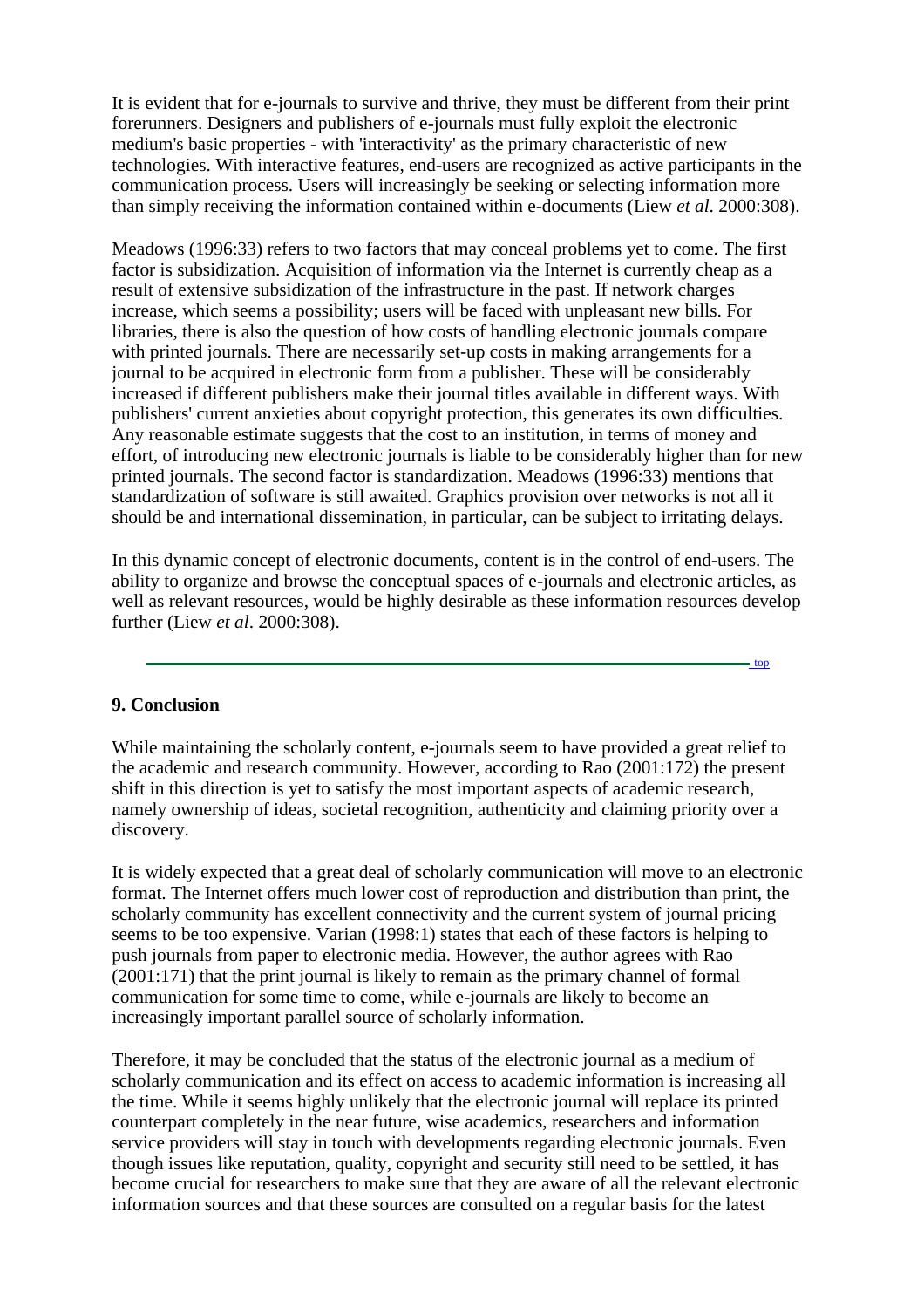information in the subject area.

# **10. References**

Ashcroft, L. and Langdon, C. 1999. Electronic journals and university library collections. *Collection Building,* 1999 18(3):105-114.

top

Ashcroft, L. 2000. Win-win-win: can the evaluation and promotion of electronic journals bring benefits to library suppliers, information professionals and users? *Library Management,* 21(9):466-471.

Baldwin, C. 1998. SuperJournal update. *Ariadne,* 14(March). [Online]. Available WWW: http://www.ariadne.ac.uk/issue14/superjournal/intro.html.

Daly, B. 1998. Launching an electronic magazine: an overview of value-added features and services. *Ariadne,* 18(1-12 December). [Online]. Available WWW: http://www.ariadne.ac.uk/issue18/Web-magazine/intro.html.

Harnad, S. 1996. Implementing peer review on the Net: scientific quality control in scholarly electronic journals. In: Peek, R. and Newby, G. (eds.) *Scholarly publication: the electronic frontier*. Cambridge: MIT Press. [Online]. Available WWW: http://cogsci.soton.ac.uk/~harnad/Papers/Harnad/harnad96.peer.review.html.

Harter, S.P. and Kim, H.J. 1997. Electronic journals and scholarly communication: a citation and reference study. *The Journal of Electronic Publishing*, 2(2):1-16. [Online]. Available WWW: http://www.press.umich.edu/jep/archive/harter.html.

Hobohm, H. 1997. Changing the galaxy: on the transformation of a printed journal to the Internet. [Online]. Available WWW: http://www.firstmonday.dk/issues/issue2\_11/hobohm/index.html#Going Online.

Kidd, T. 1997. Are print journals dinosaurs? *Ariadne,* 12(November). [Online]. Available WWW: http://www.ariadne.ac.uk/issue12/main/intro.html.

Liew, C.L., Foo, S. and Chennupati, K.R. 2000. A study of graduate student end-users' use and perception of electronic journals. *Online Information Review*, 24(4):302-315.

Meadows, J. 1996. Opinion paper: surveying electronic journals. *Interlending and Document Supply,* 24(4):32-33.

Meadows, J. 1997. Can we really see where electronic journals are going? *Library Management,* 18(3):151-154.

Rao, M.K. 2001. Scholarly communication and electronic journals: issues and prospects for academic and research libraries. *Library Review,* 50(4):169-175.

Rowland, F. 1997. Print journals: fit for the future? *Ariadne*, 7(1-4 January). [Online]. Available WWW: http://www.ariadne.ac.uk/issue7/fytton/intro.html.

Rowley, J. 2000. The question of electronic journals. *Library Hi Tech*, 18(1):46-54.

Tenopir, C. and King, D.W. 1998. Designing electronic journals with 30 years of lessons